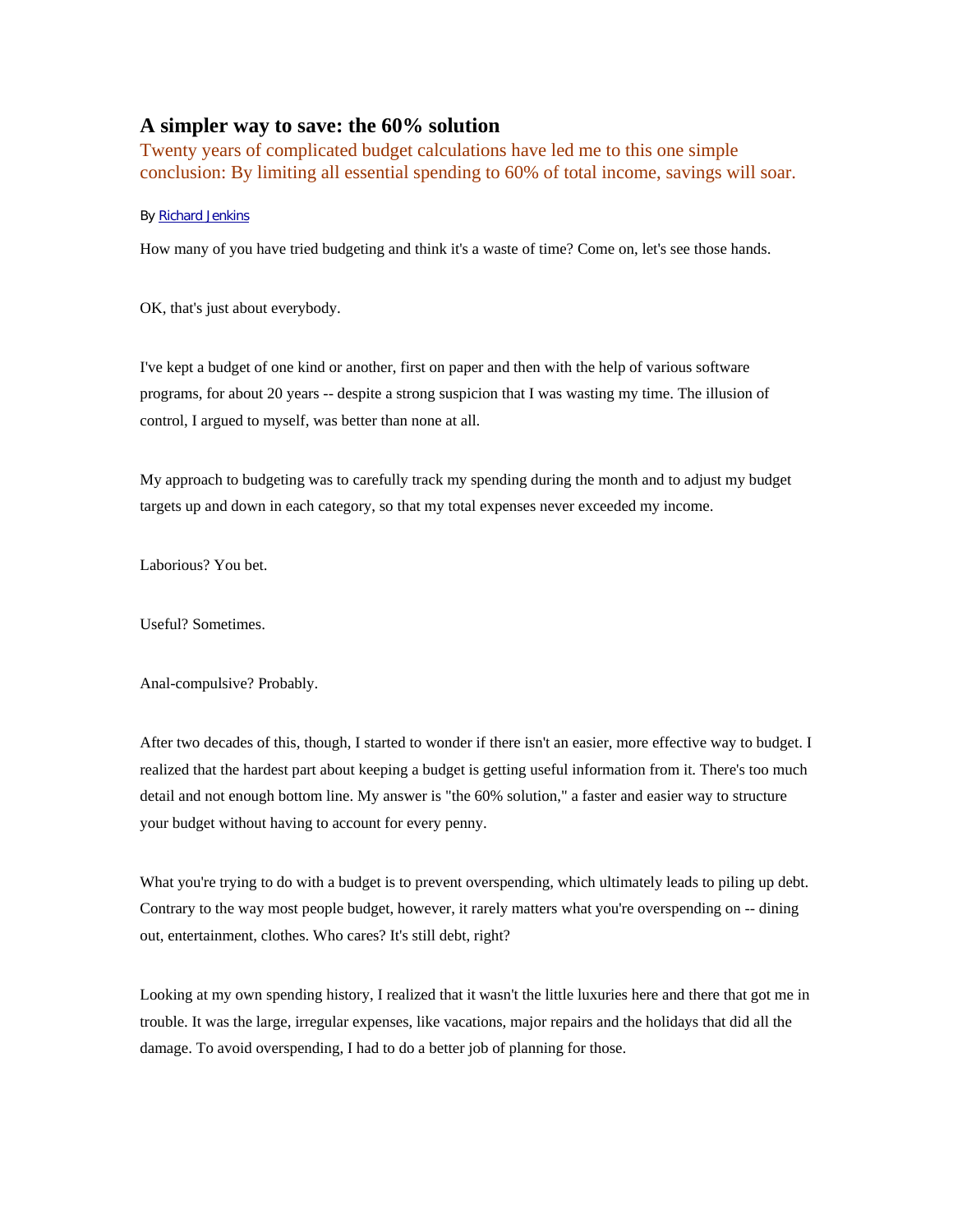And then there were the *really* big expenses: buying a car, putting a down payment on a new home or putting a new roof on an old home -- all of which can run into the tens of thousands of dollars. They also can often be postponed, sometimes for years, which theoretically should give me a chance to save for them.

### **Understand your committed expenses**

As I looked back over the past 20 years of budgeting, I saw that there were a few years when my wife and I believed we were fairly on top of things, even with a much lower income than we have today. How did we manage?

The key was a drop in our fixed monthly expenses. It was a period when declining interest rates had lowered our adjustable-rate mortgage payment to about 15% of our household income. That left us with some extra money each month to set aside in a savings account for those irregular expenses.

We later moved to a bigger house with a much bigger mortgage payment, higher maintenance costs and utility bills, and obscene property taxes. The monthly mortgage payment was only 20% of our gross income, far lower than the 33% that most lenders will allow, but, suddenly, we were struggling again.

Even after refinancing our mortgage at a lower rate, we were still often running out of cash before the end of the month. I realized that other fixed expenses had crept upward over the years. As my children, Natalie, now 14, and Jackson, 11, have gotten older, they need things like music lessons and sports equipment that add several hundred dollars a month to our basic expenses. They're also outgrowing clothes faster than we can buy them.

The slow but steady growth in our monthly spending commitments was putting a squeeze on our budget. I call these "committed" expenses rather than "fixed" or "non-discretionary" expenses, because things like music lessons are neither fixed in amount nor absolute necessities, but rather are commitments my wife and I have made to provide for our children.

#### **The 60% solution emerges**

After analyzing our spending patterns over the past couple of years using our Money data file, I determined that we needed to keep our committed expenses at or below 60% of our gross income to come out ahead at the end of the month. Those expenses include:

- Basic food and clothing needs.
- Essential household expenses.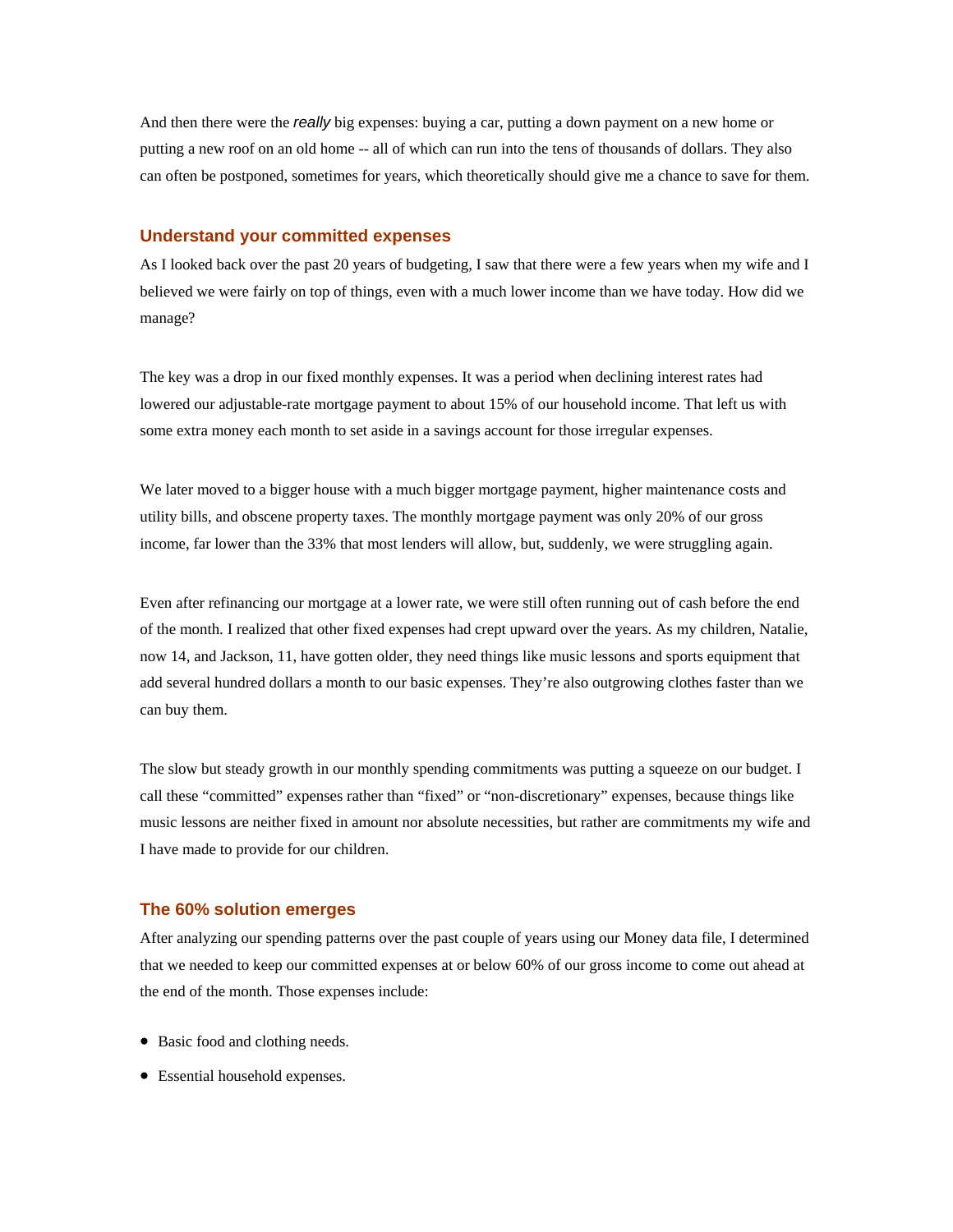- Insurance premiums.
- All of our bills -- even such non-essentials as our satellite TV service.
- ALL of our taxes.

I'm not saying that 60% is a magic number. It's a workable goal for my family, and it's a nice round number. But your number might well be a bit higher or lower. At any rate, it's a good place to start.

Then I divided up the remaining 40% into four chunks of 10% each, listed here in order of priority:

**Retirement savings:** consisting entirely of my 401(k) contribution, which is subtracted automatically from my paycheck.

**Long-term savings:** also automatically deducted from my pay to buy Microsoft stock at a discount as part of an unusual stock-purchase program. The relative lack of liquidity (i.e. the difficulty of turning these shares into cash) makes it harder to spend this money without some planning and a series of deliberate steps. In a real emergency, though, I could sell and have the cash wired into my bank account within three days, so this is also our emergency fund.

**Short-term savings:** which are direct-deposited from my paycheck into a credit union savings account. Money in this account can be easily transferred into our checking account, as needed, via the Web. Over the course of a year, I expect to use all of this money to pay for vacations, repairs, new appliances, holiday gifts and other irregular but more or less predictable expenses.

Fun money: which we can spend on anything we like during the month, so long as the total doesn't exceed 10% of my income.

You may have noticed that only 70% of my paycheck is used for everyday expenses. Since we never see the other 30%, my wife and I generally don't miss it.

We don't really need to track our expenses, because our checking account balance is generally equal to the amount of money we can spend. That's the way a lot of people do it, but they don't first make provision for savings.

The key is keeping a lid on those committed expenses. You can categorize them if you want, but it isn't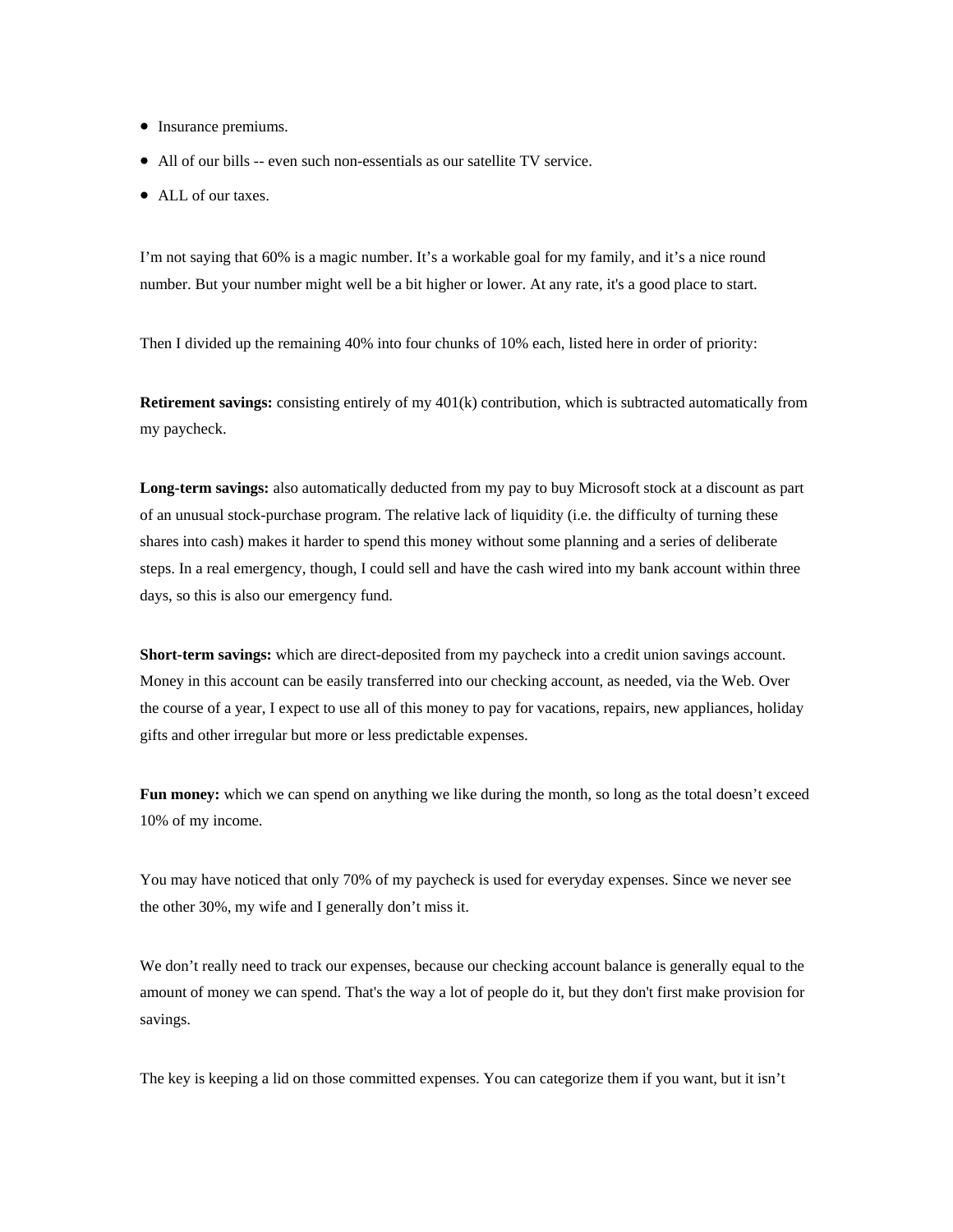really necessary. In fact, you could make a budget with just three categories: committed expenses, fun money and irregular expenses, and that's just what I've done with the budget in Money 2002 (see chart below). (I can't really give up my anal-compulsive ways completely, so I've also created a set of subcategories to track the committed expenses, partly because that also allows me to export parts of my spending data to a tax program at the end of the year.)



When it comes to spending, you really only need to track five categories to make a budget that really works. The key is keeping a lid on monthly "fixed" expenses.



Now, at this point you may be saying, "Well, la-dee-dah for you, but there's no way I can get my committed expenses down to 60% of my income."

## **How to get your spending down**

For a lot of people, part of the difficulty in reducing committed expenses comes from the need to make big monthly credit card payments. If you're carrying a substantial amount of non-mortgage debt, I'd suggest using the 20% that would otherwise go to retirement and long-term saving to aggressively pay down your debt -- but only *after* you cut up those cards.